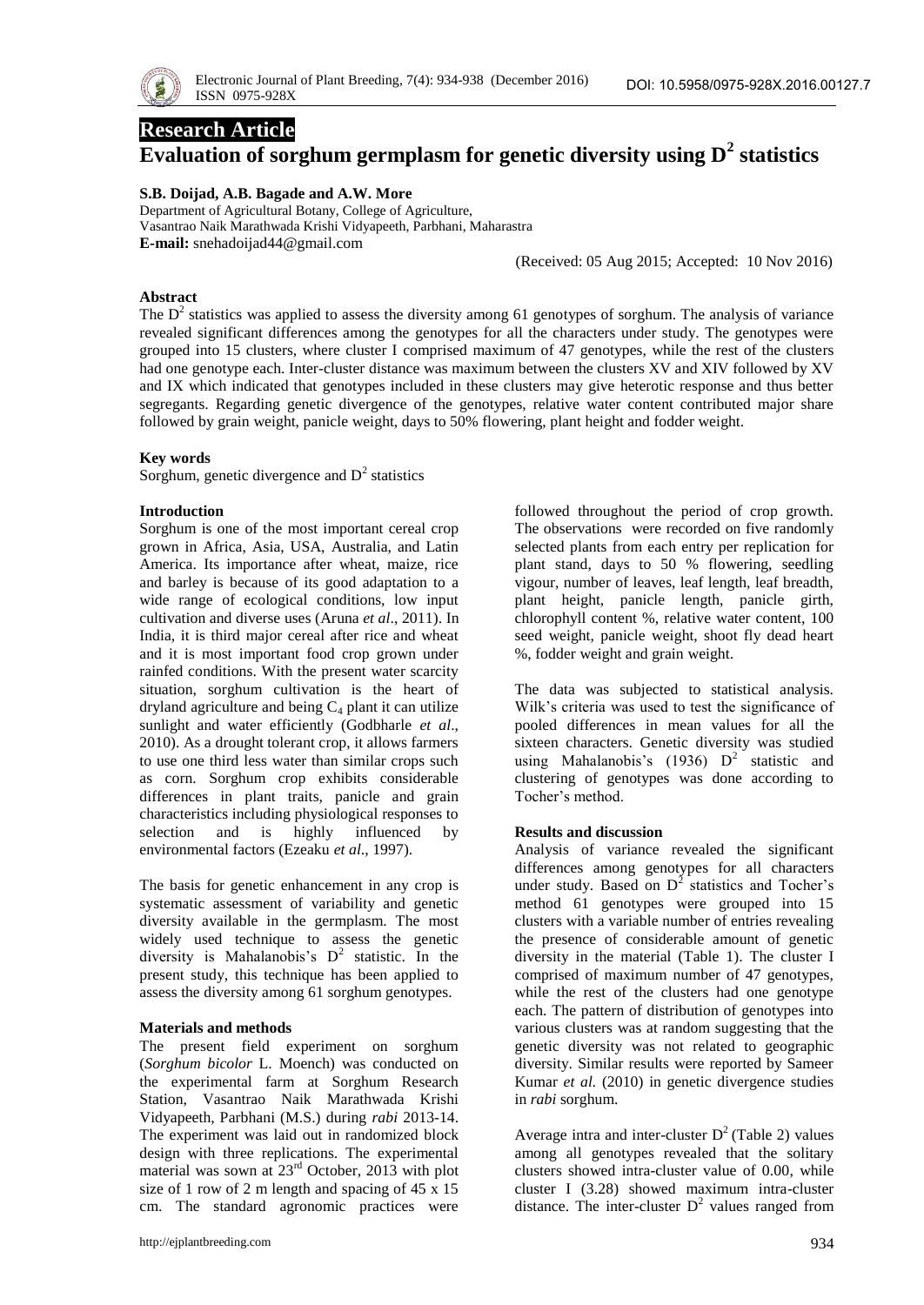

2.76 to 7.21. Minimum inter-cluster  $D^2$  values were observed between clusters IX and II indicating the close relationship among the genotypes included in these clusters. Maximum inter-cluster values were observed between the clusters XV and XIV followed by XV and IX which indicated that genotypes included in these clusters may give heterotic response followed with better segregants. These results are in conformity with Shivani and Sreelakshmi (2013).

The cluster means and contribution of each trait towards divergence are presented in (Table 3). The data revealed considerable differences among the clusters for most of the characters studied. Cluster X recorded the highest mean for leaf length, chlorophyll content and grain weight, whereas cluster IV recorded the highest mean for plant height and leaf breadth and the lowest mean for seedling vigour and cluster VIII recorded the highest mean for panicle weight. Cluster XIV recorded the lowest mean for days to 50 per cent flowering and Shoot fly dead heart per cent.

Among the 16 characters studied relative water content contributed the most (17.76 %) to the genetic divergence of the genotypes followed by grain weight (16.23 %), panicle weight (14.97 %), days to 50% flowering (9.84 %), plant height (8.80 %) and fodder weight (6.34 %). However, plant stand indicated narrow range of diversity among the genotypes under study.

The data on inter-cluster distances were used to select genetically diverse and agronomically superior genotypes. The genotypes exceptionally good with one or more characters were seemed to be desirable. Inter-crossing of divergent groups would lead to greater opportunity for crossing over, which releases hidden potential variability by disrupting the undesirable linkages (Thoday, 1960). The progeny derived from such diverse crosses are expected to have wide spectrum of genetic variability, providing a greater scope for isolating transgressive segregants in advanced generations.

#### **References**

- Aruna, C., Bhagwat, V.R., Madhusudhana, R., Vittal Sharma, Hussain, T., Ghorade, R.B., Khandalkar, H.G., Audilakshmi, S. and Seetharama, N. 2011. Identification and validation of genomic regions that affect shootfly resistance in sorghum [Sorghum bicolor (L.) Moench]. *Theor. Appl. Genet*., **122**: 1617–1630.
- Ezeaku, I.E. and Mohammed, S.G. 2006. Character association and path analysis in grain sorghum. *Afr. J. Biotechnol.,* **5**(14): 1337- 1340.
- Godbharle, A.R., More, A.W. and Ambekar, S.S. 2010. Genetic variability and correlation

studies in elite 'B' and 'R' lines in *kharif* sorghum. *Elect. J. Plant Breed.,* **1**(4): 989-993.

- Mahalanobis, P.C. 1936. On the generalizes distance in statistics. *Proc. Nat. Acad. Sci.*, **12**: 49-55.
- Sameer Kumar, C.V., Shreelakshmi, Ch., and Shivani D. 2010. Genetic diversity analysis in *rabi* sorghum [Sorghum bicolor (L.) Moench] local genotypes. *Elect. J. Plant Breed.,* **1**(4): 527- 529.
- Shivani D. and Sreelakshmi, Ch. 2013. Morphometric diversity of *rabi* sorghum germplasm lines. *Forage Res.,* **39**(1): 20-23.
- Thoday, J.M. 1960. Effects of disruptive selection-III coupling and repulsion. *Heridity*, **14**: 35-39.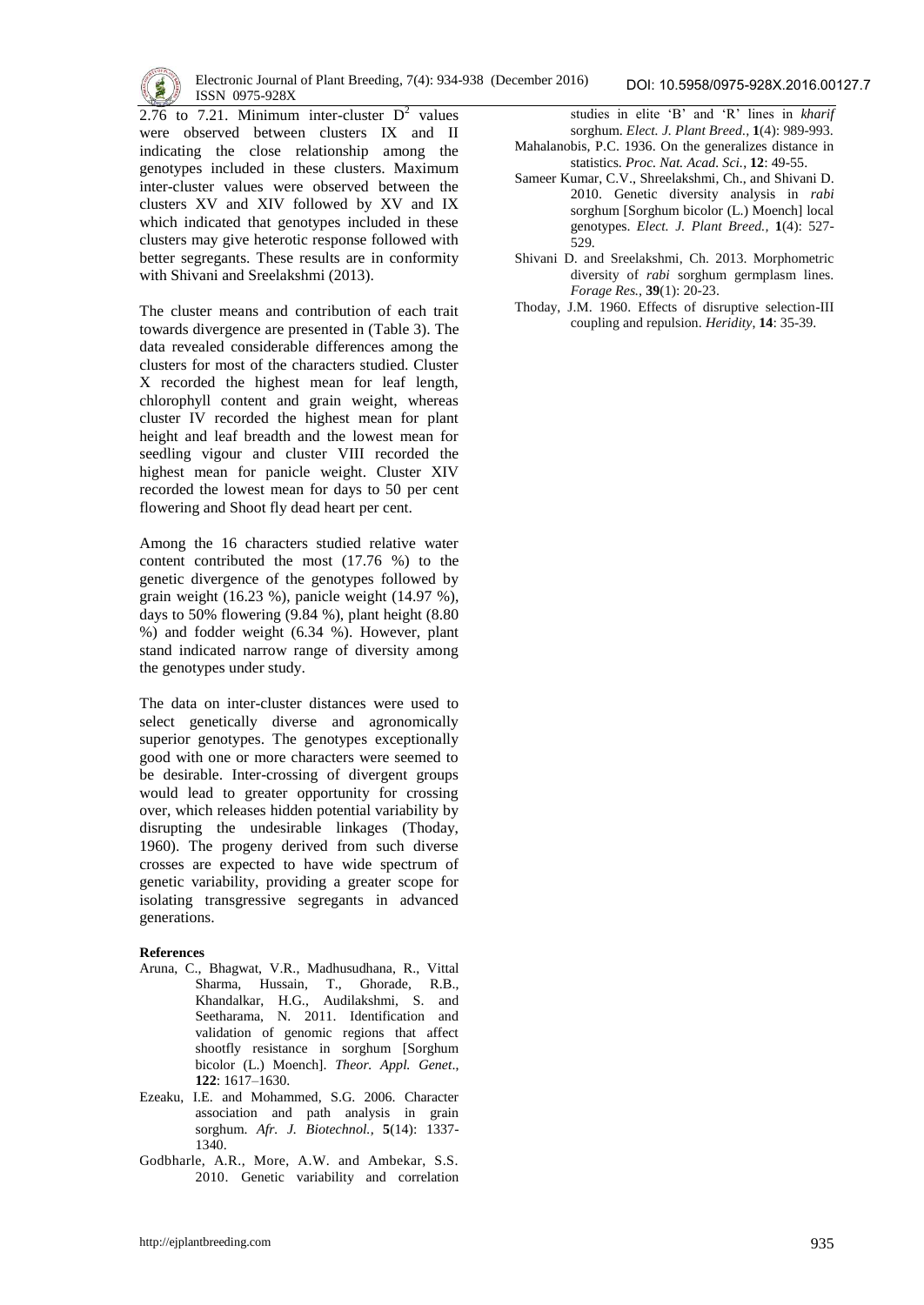

| <b>Cluster No.</b> | Name of genotypes                                                   | No. of    |  |  |
|--------------------|---------------------------------------------------------------------|-----------|--|--|
|                    |                                                                     | genotypes |  |  |
| Cluster I          | IS 22040, IS10876, IS 6154, IS 22291, IS 21425, IS 10978,           |           |  |  |
|                    | Gep Sb 0510, IS 2179, IS 25910, IS 20665, IS 20700, IS 10234,       |           |  |  |
|                    | IS 29496, IS 29375, IS 2367, IS 19053, IS 6973, IS 25596, IS 14446, |           |  |  |
|                    | IS 5867, SSM 379, IS 3971, IS 303, IS 20713, E 36-1, IS 9911,       | 47        |  |  |
|                    | IS 29569, IS 25442, Gcp_Sb_0659, IS 13, IS 1127, IS 9713, E 36-1,   |           |  |  |
|                    | IS 20763, SSM 547, IS 9586, IS 19026, IS 22325, IS 4027, IS 3121,   |           |  |  |
|                    | IS 29472, IS 2398, IS 2430, IS 6193, IS 32050, IS 4821, IS 20724    |           |  |  |
| Cluster II         | <b>SSM 1370</b>                                                     | 1         |  |  |
| Cluster III        | IS 31693                                                            | 1         |  |  |
| Cluster IV         | IS 27                                                               |           |  |  |
| Cluster V          | IS 2807                                                             |           |  |  |
| Cluster VI         | IS 29409                                                            |           |  |  |
| Cluster VII        | IS 9713                                                             |           |  |  |
| Cluster VIII       | IS 15526                                                            | 1         |  |  |
| Cluster IX         | Parbhani Moti                                                       | 1         |  |  |
| Cluster X          | <b>SSM 501</b>                                                      |           |  |  |
| Cluster XI         | IS 30441                                                            |           |  |  |
| Cluster XII        | IS 18922                                                            |           |  |  |
| Cluster XIII       | IS 8348                                                             |           |  |  |
| Cluster XIV        | IS 30619                                                            |           |  |  |
| Cluster XV         | IS 4027                                                             |           |  |  |

# **Table 1. Distribution of sorghum genotypes in fifteen different clusters**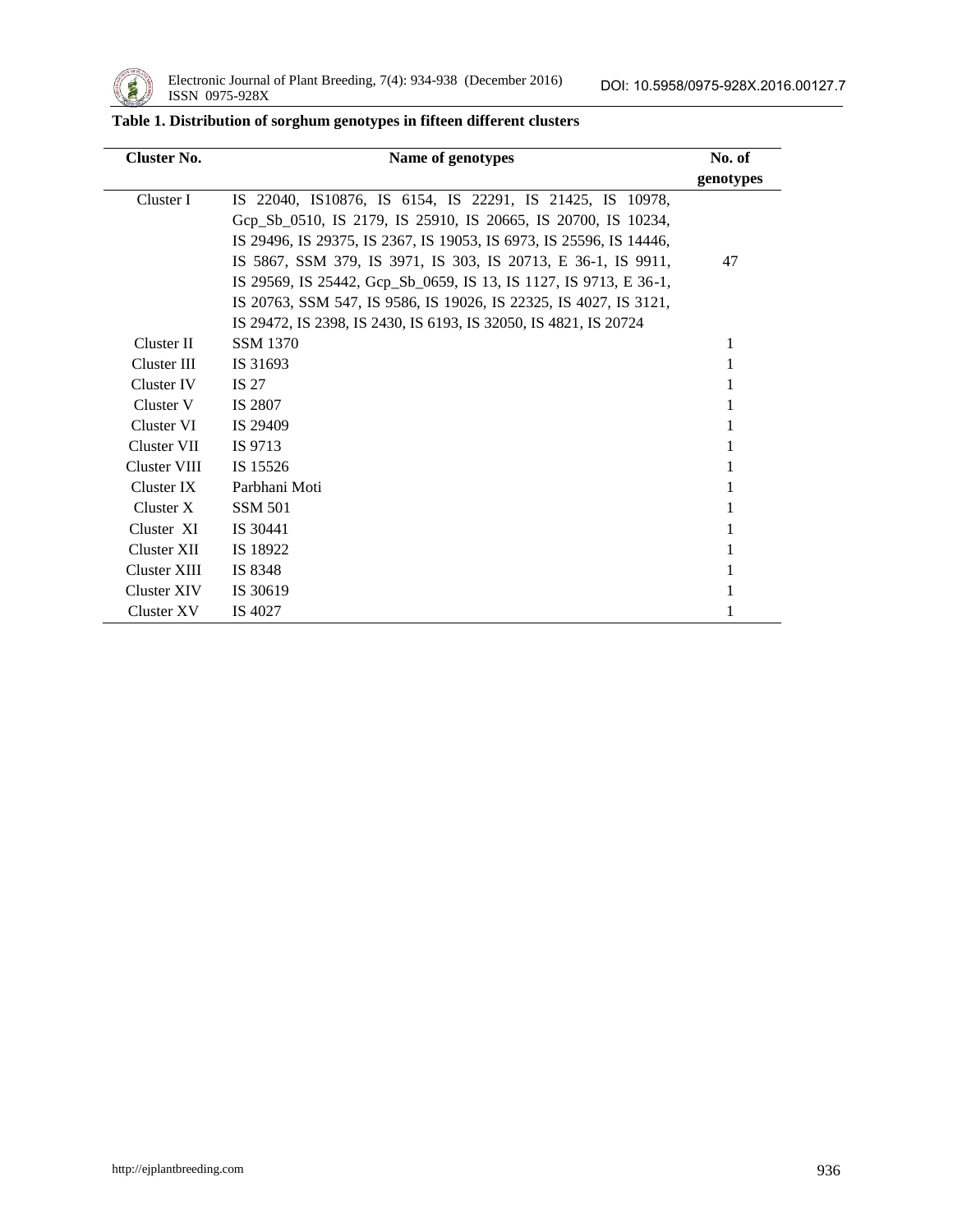

 $\overline{\phantom{a}}$ 

Electronic Journal of Plant Breeding, 7(4): 934-938 (December 2016) **ISSN** 0975-928X

| <b>Cluster</b> |      | п        | Ш    | IV   |      | VI   | VII  | VIII | IX   | л    | XI   | XII  | <b>XIII</b> | <b>XIV</b> | XV   |
|----------------|------|----------|------|------|------|------|------|------|------|------|------|------|-------------|------------|------|
|                | 3.28 | 3.95     | 3.84 | 3.94 | 3.93 | 4.09 | 3.73 | 4.18 | 4.64 | 4.18 | 3.89 | 4.13 | 4.20        | 4.71       | 4.77 |
| $\mathbf{I}$   |      | $0.00\,$ | 4.39 | 4.61 | 2.87 | 3.27 | 3.69 | 4.25 | 2.76 | 5.46 | 3.67 | 4.65 | 2.92        | 3.26       | 5.83 |
| Ш              |      |          | 0.00 | 4.56 | 4.71 | 4.30 | 5.04 | 5.00 | 5.19 | 4.75 | 3.52 | 3.82 | 5.16        | 4.83       | 4.21 |
| IV             |      |          |      | 0.00 | 3.33 | 3.62 | 2.90 | 5.23 | 5.25 | 3.29 | 4.72 | 5.15 | 4.24        | 5.23       | 5.16 |
| V              |      |          |      |      | 0.00 | 2.85 | 2.91 | 4.47 | 4.26 | 4.54 | 4.12 | 5.29 | 3.37        | 4.60       | 5.47 |
| VI             |      |          |      |      |      | 0.00 | 3.23 | 5.23 | 3.97 | 4.41 | 4.03 | 4.86 | 3.44        | 4.92       | 5.17 |
| <b>VII</b>     |      |          |      |      |      |      | 0.00 | 5.10 | 4.72 | 4.07 | 4.91 | 4.93 | 3.01        | 4.53       | 5.56 |
| VIII           |      |          |      |      |      |      |      | 0.00 | 4.65 | 5.00 | 3.88 | 4.95 | 5.39        | 5.43       | 6.09 |
| IX             |      |          |      |      |      |      |      |      | 0.00 | 5.60 | 4.24 | 5.41 | 4.23        | 3.77       | 7.04 |
| $\mathbf X$    |      |          |      |      |      |      |      |      |      | 0.00 | 4.60 | 5.95 | 5.39        | 5.85       | 4.99 |
| XI             |      |          |      |      |      |      |      |      |      |      | 0.00 | 5.16 | 5.33        | 4.42       | 5.84 |
| XII            |      |          |      |      |      |      |      |      |      |      |      | 0.00 | 5.12        | 4.90       | 5.19 |
| XIII           |      |          |      |      |      |      |      |      |      |      |      |      | 0.00        | 4.89       | 5.20 |
| <b>XIV</b>     |      |          |      |      |      |      |      |      |      |      |      |      |             | 0.00       | 7.21 |
| XV             |      |          |      |      |      |      |      |      |      |      |      |      |             |            | 0.00 |

| Table 2. Average intra and inter cluster distances $(D^2)$ for fifteen clusters of <i>rabi</i> sorghum germplasm |  |  |
|------------------------------------------------------------------------------------------------------------------|--|--|
|                                                                                                                  |  |  |
|                                                                                                                  |  |  |

# **Table 3. Cluster means for sixteen characters in** *rabi* **sorghum**

| <b>Cluster</b><br>No. | <b>Plant</b><br>stand | Days to 50<br>$\frac{6}{9}$<br>flowering | <b>Seedling</b><br>vigour | Number<br>of leaves | Leaf<br>length<br>(cm) | Leaf<br>breadth<br>(cm) | <b>Plant</b><br>height<br>(cm) | <b>Panicle</b><br>length<br>(cm) | Panicle<br>girth<br>(cm) | Chlorophyll<br>content% | <b>Relative</b><br>water<br>content% | 100 seed<br>weight<br>(g) | <b>Panicle</b><br>weight<br>(g) | Shoot fly<br>dead<br>heart % | Fodder<br>weight<br>(g) | Grain<br>weight<br>(g) |
|-----------------------|-----------------------|------------------------------------------|---------------------------|---------------------|------------------------|-------------------------|--------------------------------|----------------------------------|--------------------------|-------------------------|--------------------------------------|---------------------------|---------------------------------|------------------------------|-------------------------|------------------------|
|                       | 24.47                 | 74.38                                    | 3.11                      | 7.07                | 54.82                  | 4.90                    | 165.35                         | 16.40                            | 14.71                    | 51.09                   | 64.59                                | 2.64                      | 48.89                           | 64.00                        | 274.43                  | 62.85                  |
| П                     | 22.00                 | 64.33                                    | 3.67                      | 6.67                | 51.19                  | 5.03                    | 138.33                         | 18.30                            | 13.73                    | 49.90                   | 83.72                                | 2.15                      | 53.00                           | 57.57                        | 219.33                  | 60.00                  |
| Ш                     | 25.00                 | 76.33                                    | 4.00                      | 6.00                | 49.41                  | 3.85                    | 137.67                         | 14.63                            | 12.83                    | 40.39                   | 64.77                                | 2.98                      | 45.00                           | 87.63                        | 211.33                  | 48.00                  |
| IV                    | 21.33                 | 69.33                                    | 2.67                      | 7.67                | 61.23                  | 5.56                    | 232.00                         | 16.20                            | 13.00                    | 54.78                   | 69.65                                | 2.05                      | 38.33                           | 68.82                        | 221.33                  | 51.33                  |
| V                     | 17.67                 | 70.67                                    | 2.67                      | 6.67                | 56.63                  | 5.50                    | 208.67                         | 19.30                            | 13.33                    | 54.69                   | 82.41                                | 2.91                      | 52.00                           | 70.07                        | 222.00                  | 55.67                  |
| VI                    | 20.33                 | 74.33                                    | 2.67                      | 6.67                | 50.63                  | 4.54                    | 215.00                         | 14.97                            | 13.57                    | 38.99                   | 81.88                                | 2.28                      | 48.67                           | 52.29                        | 156.67                  | 67.67                  |
| VII                   | 22.00                 | 67.67                                    | 3.33                      | 8.33                | 56.37                  | 4.97                    | 211.33                         | 18.87                            | 15.20                    | 54.13                   | 82.39                                | 2.92                      | 45.00                           | 56.01                        | 307.00                  | 63.67                  |
| VШ                    | 25.00                 | 69.67                                    | 3.67                      | 7.00                | 62.17                  | 4.27                    | 163.67                         | 18.53                            | 13.03                    | 55.87                   | 58.35                                | 2.82                      | 59.00                           | 56.51                        | 144.00                  | 81.00                  |
| IX                    | 30.67                 | 62.67                                    | 2.33                      | 6.00                | 59.33                  | 5.20                    | 125.00                         | 13.83                            | 14.23                    | 45.79                   | 83.96                                | 2.05                      | 52.00                           | 48.33                        | 166.70                  | 64.00                  |
| X                     | 24.67                 | 78.67                                    | 2.67                      | 7.33                | 64.06                  | 4.89                    | 186.67                         | 14.33                            | 14.83                    | 57.19                   | 66.65                                | 3.01                      | 38.67                           | 74.42                        | 127.00                  | 88.00                  |
| XI                    | 21.67                 | 69.33                                    | 3.00                      | 6.33                | 49.97                  | 5.36                    | 121.33                         | 16.43                            | 12.23                    | 41.73                   | 60.69                                | 3.20                      | 48.00                           | 73.13                        | 185.67                  | 87.00                  |
| XII                   | 25.00                 | 70.67                                    | 4.33                      | 6.33                | 43.23                  | 3.94                    | 189.33                         | 16.07                            | 16.67                    | 45.81                   | 57.90                                | 2.26                      | 54.33                           | 53.11                        | 194.67                  | 33.00                  |
| XIII                  | 20.67                 | 69.67                                    | 3.67                      | 7.67                | 58.69                  | 5.03                    | 184.67                         | 12.97                            | 14.84                    | 50.45                   | 88.44                                | 1.74                      | 52.33                           | 56.06                        | 330.33                  | 59.00                  |
| XIV                   | 19.00                 | 57.33                                    | 3.33                      | 6.33                | 52.85                  | 5.14                    | 96.00                          | 18.50                            | 15.53                    | 51.12                   | 76.76                                | 3.00                      | 44.00                           | 48.05                        | 171.76                  | 39.67                  |
| XV                    | 23.33                 | 98.00                                    | 5.00                      | 7.00                | 54.97                  | 4.67                    | 197.67                         | 15.20                            | 14.13                    | 52.20                   | 63.99                                | 2.08                      | 49.33                           | 70.30                        | 280.33                  | 56.00                  |